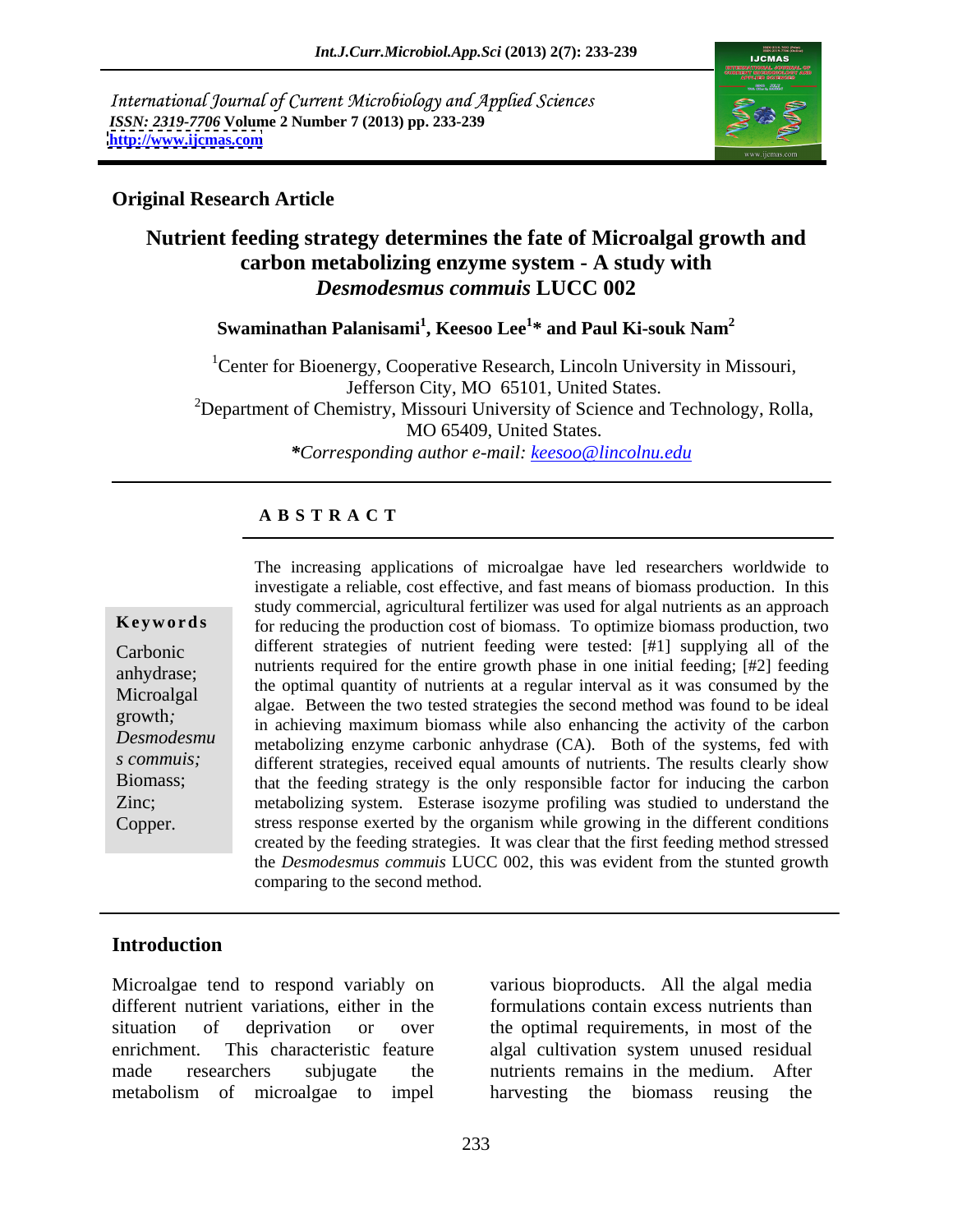previously cultivated water for the usually induced, which improves the consecutive fresh batch are also in nitrogen use efficiency of microalgal cells practice. Based on the desired bioproduct and its application algal cultivation mode and method will be chosen. In case of of nitrogen in Rubisco (Beardall *et al.,* bioenergy production, as the final product 1991). Therefore, on the anticipation of going to be applied on machines hygienic modulating the carbon capturing ability practices are not appreciated while nutrient level was maintained marginal to cultivation. Whereas in case of utilizing the organism's requirement so as to induce the biomass as a feed source, care should be taken at all levels. The present work study is the lead optimization for outdoor aimed to utilize the biomass for bioenergy cultivation, principally - this investigation production. Since the notion of the was carried out for reproducing the present experimentation is to enhance the biomass and lipid production, it is essential to maintain the cultivation system with optimal nutrient content. It is renowned that, microalgae triggers lipid accumulation at the nutrient deprived conditions (Ratha *et al*., 2013). The percentage of lipid content on the biomass The microalgae, *Desmodesmus communis* determines its bioenergy yielding capacity. LUCC 002 was obtained from the culture Hence, once the cultivation system reaches collection of Center for Bioenergy, the maximum growth, curtailing the nutrient concentration at a particular organism was maintained and grown in growth phase is important to make the 500 ml Erlenmeyer flasks containing 200 algae accumulate lipid, also this venture ml of synthetic BG 11 medium (Stanier *et*  enables to save time in the production al., 1971). Experimental cultures were process. Based on this principle two incubated at  $25 \pm 2$  °C, in a shaking different strategies of nutrient addition platform with 120 rpm, 14:10 h light-dark were tested for the purpose of identifying a cycle, with illumination of 27  $\mu$ E m<sup>-2</sup> s<sup>-1</sup> fastest means of biomass production, and to direct the algal physiology in acquiring desired bio-product.

Usage of agricultural fertilizers as algal nutrients are in practice, as well it yields and phosphorus are the nutrient elements and allows the cells to maintain reasonable rates of CO2 fixation with less investment the carbon metabolizing system. observed lab scale experimental outcome.

# **Materials and Methods**

## **Experimental organism and culture conditions**

Lincoln University in Missouri, USA. The  $-2$   $-1$  $\mathrm{s}^{-1}$ -1 under cool white fluorescent lights.

# **Experimental setup**

good growth (Pacheco-vega, 2009) and conditions was harvested by centrifugation replenishes the algal nutritional at 4000rpm. The pellet was washed with requirement and are easily available, distilled water and resuspended in 40 liters further cost effective. Nitrogen, carbon, aquarium tanks. The initial inoculum was needed in greatest quantity by microalgae, replicate tanks by dissolving the harvested carbon and nitrogen metabolism are thick slurry of biomass, and the final closely linked. Under nitrogen deficiency, volume of the tanks was made to 10 liters. CO2-concentrating mechanisms are For agitation, aquarium tank (waterMid log phase culture grown in the laboratory at the above mentioned adjusted evenly (0.1 OD) in all the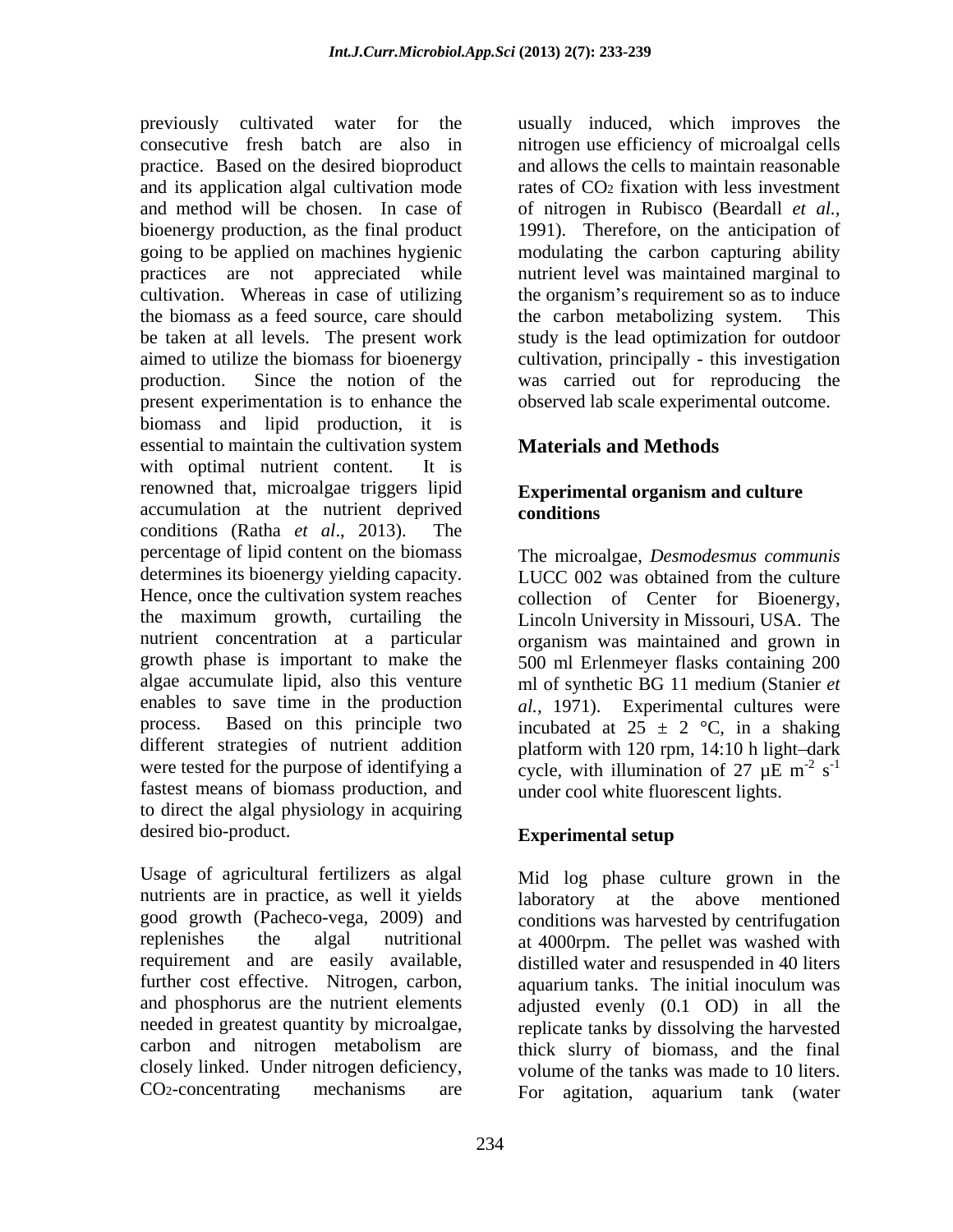circulation) pump - Aqueon, Italy, with the used as a nutrient source and the feeding (62.5 mM Tris-Cl, pH 6.8) and the whole

requirement of *Desmodesmus communis*

# **Biomass estimation and nutrient feeding**

maintained against evaporation and 15 ml of triplicate samples were obtained for growth estimation from each replicate tank. Once after sample collection  $740 \text{ mg}$  (EC 3.1.1.1.) of fertilizer were added to the (strategy #2) tanks. The samples were filtered using 4.7 cm Whatman GF/C filters and dried at 80 °C overnight, and the mass of the dried biomass was measured gravimetrically. The results presented are the means of three independent experiments. Sample variability is given as the standard deviation of the mean.

# **Whole Cell Protein Preparation and**

To study the response of carbonic anhydrase and esterase, cultures from the corrolled the general manifold.

flow rate of 500 gallons  $h^{-1}$  was used. 6000 rpm for 10 minutes. Then the Commercial fertilizer with the chemical thoroughly washed algal pellets were composition as represented in table 1, was homogenized with an extraction buffer strategy was maintained as follows - in cell protein was extracted using 6800 two replicate tanks of each system. freezer mill. Total soluble proteins, which Feeding strategy #1 supplying nutrients obtained after three centrifugations, each altogether required for the entire growth for 20 minutes at 12000 rpm at 4°C.All phase, i.e., 7.4 grams of fertilizer in 10 the protein preparations were made inside liters. an ice bath. Electrophoresis was carried Feeding strategy #2 feeding 740mg for polyacrylamide gels in a Tris-glycine 10 liters culture at the interval every three buffer (pH 8.3) under standard native days. conditions (Laemmli, 1970). A uniform The feeding concentration (74mg/L) was Lowry et al., (Lowry *et al.,* 1951) was selected based on the optimal growth loaded with the sample buffer, devoid of LUCC 002 (data not shown). The mercaptoethanol. Samples were then aquarium tanks were maintained in green electrophoresed at 50 V through the house provided with controlled stacking gel (5%) and at 100 V through temperature  $(25^{\circ}\text{C} \pm 2^{\circ}\text{C})$ . the resolving gel (8%). Gel images were Every three days water level was provided with the gel documentation tanks were harvested by centrifugation at  $(62.5 \text{ mM Tris–Cl}, \text{pH } 6.8)$  and the whole served as the enzyme source, were out at  $4 \pm 1$ °C with 1.5 mm amount (75 µg) of protein, estimated by sodium dodecyl sulfate and b mercaptoethanol. Samples were then scanned by a Canon scanner (Canoscan LIDE210), and the enzyme activity profiles were analyzed by software system (GeneTools, Syngene).

## **Activity staining of esterase (EC 3.1.1.1.)**

**Native PAGE Example 19 Section Contract and the section of the section were dissolved quickly in 1 ml of acetone** Activity staining for esterases was performed by placing the gel in 100 ml of phosphate buffer (100 mM, pH 6.2) containing 50 mg  $\alpha$ - napthyl acetate, 50 mg  $\beta$  -napthyl acetate and 100 mg fast blue RR salt. The gel was incubated at 25°C for one hour to develop black, red, or magenta color bands (Palanisami and Lakshmanan, 2010). Both the substrates  $(\alpha$  -napthyl acetate and  $\beta$  -napthyl acetate) and mixed with the buffer solution just before the gel was transferred.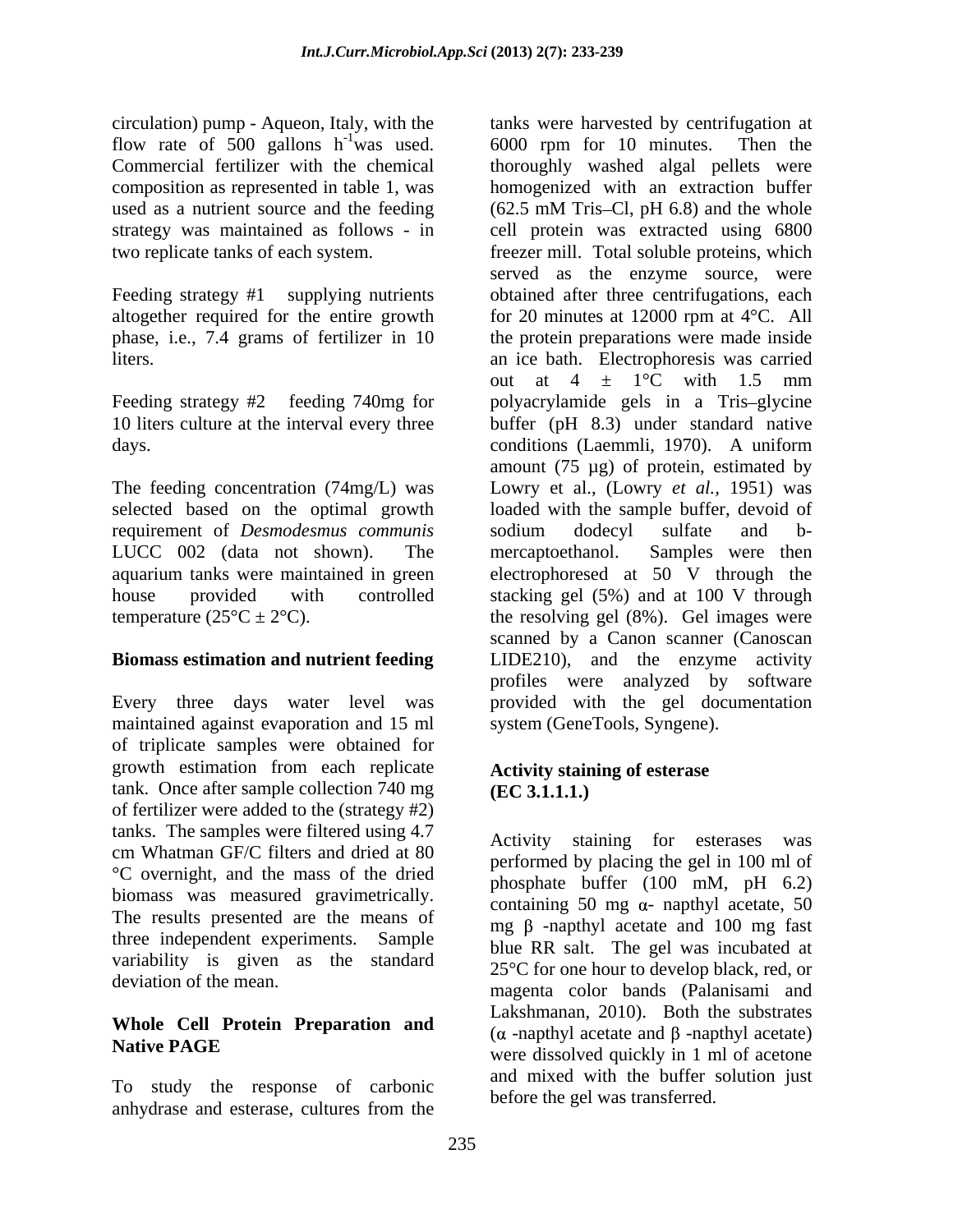## **Activity staining of carbonic anhydrase Role of zinc and copper in the algal (EC 4.2.1.1.)**

The gel was incubated for 15 min in Zinc is a well-known essential Phosphate buffer, pH 7.2,  $\alpha$  - Naphthyl acetate (dissolved in 20 mg of a few drops would be stimulated by lower Incubate the gel in staining solution in the by higher concentrations. Moreover,

## **Growth variation of** *D.**communis* **while**  $CO_2$  **and water:**  $CO_2 + H_2O \rightarrow H^+ + HCO_3$ **. growing on different feeding stratagies**

Biomass production and lipid accumulation are limited by a variety of factors, of which nutrients play key roles system was started with equal inoculams, (Roleda *et al.,* 2013). Simultaneous segregated into two perspectives, growth. It was clear from the observed acquiring maximum growth and then inducing the lipid accumulation. In the nutrient feeding (strategy#2) i.e., adding best than the method of adding nutrients at duration made the organism to once (strategy#1) (Figure 1). Table 1 shows the quantity of nutrients used in both the feeding methods, the net nutrient Copper is essential for various cellular quantity fed on both the system are same process, as like the same physiology of excepting the feeding intervals. It has to zinc copper as well act as a growth be considered that, the chemical stimulant in low concentrations and toxic composition of the used fertilizer imparted at higher concentrations. Copper 370µg//L of copper and zinc to the medium.

# **growth**

acetazolamide [carbonic anhydrase micronutrient for normal growth of algae. inhibitor] (10mg in 0.1 M Phosphate buffer, pH 7.2), then the activity staining low dry weight (Omar, 2002). The growth for carbonic anhydrase was performed by response and tolerance of different species placing the gel in 100 ml of 0.1 M of algae to Zn have been reported by of acetone) and Fast Blue RR salt 50 mg. concentrations of zinc and totally inhibited dark at 37°C until red bands appear. Wash higher concentrations of Zn decrease the the gel with water and fix in 7% acetic acid (Gennedy, 2003). content, carotenoids:chlorophyll ratio and **Result and Discussion** anhydrase (CA) is a zinc metalloenzyme biomass production and lipid was distinct in strategy #1. Strategy #2 accumulation is not a feasible and easy was started with tenfold nutrient lesser process, because lipid accumulation starts than strategy #1, the initial higher mostly at nutrient deprived conditions. It concentration of zinc might have imparted could be precise if the process has been stress in strategy #1and resulted in stunted present study, the second method of and grow on 370µg/L zinc. Whereas in nutrients as of the algae consumes found step by step at every three days, this time Zinc is a well-known essential Its deficiency leads to poor growth and (Whitton, 1970), showed that algal growth would be stimulated by lower by higher concentrations. cell division, motility, total chlorophyll ATPase activity (Omar, 2002). Carbonic that catalyzes the reversible reactions of CO<sub>2</sub> and water:  $CO_2 + H_2O \leftrightarrow H^+ + HCO_3$ . + CO<sub>2</sub> and water: CO<sub>2</sub> + H<sub>2</sub>O $\leftrightarrow$ H<sup>+</sup> + HCO<sub>3</sub>.<br>Reports rendering evidence that higher concentration of zinc in the growth medium hinder cell division, which was evident from Figure 1. Both the feeding system was started with equal inoculams,<br>after three days of growth the difference growth. It was clear from the observed results that, *Desmodesmus communis* LUCC 002 can able to withstand the effect strategy #2 as the addition of nutrients was duration made the organism to acclimatize, adapt and continue growth.

> higher concentrations. withstanding capability varies to different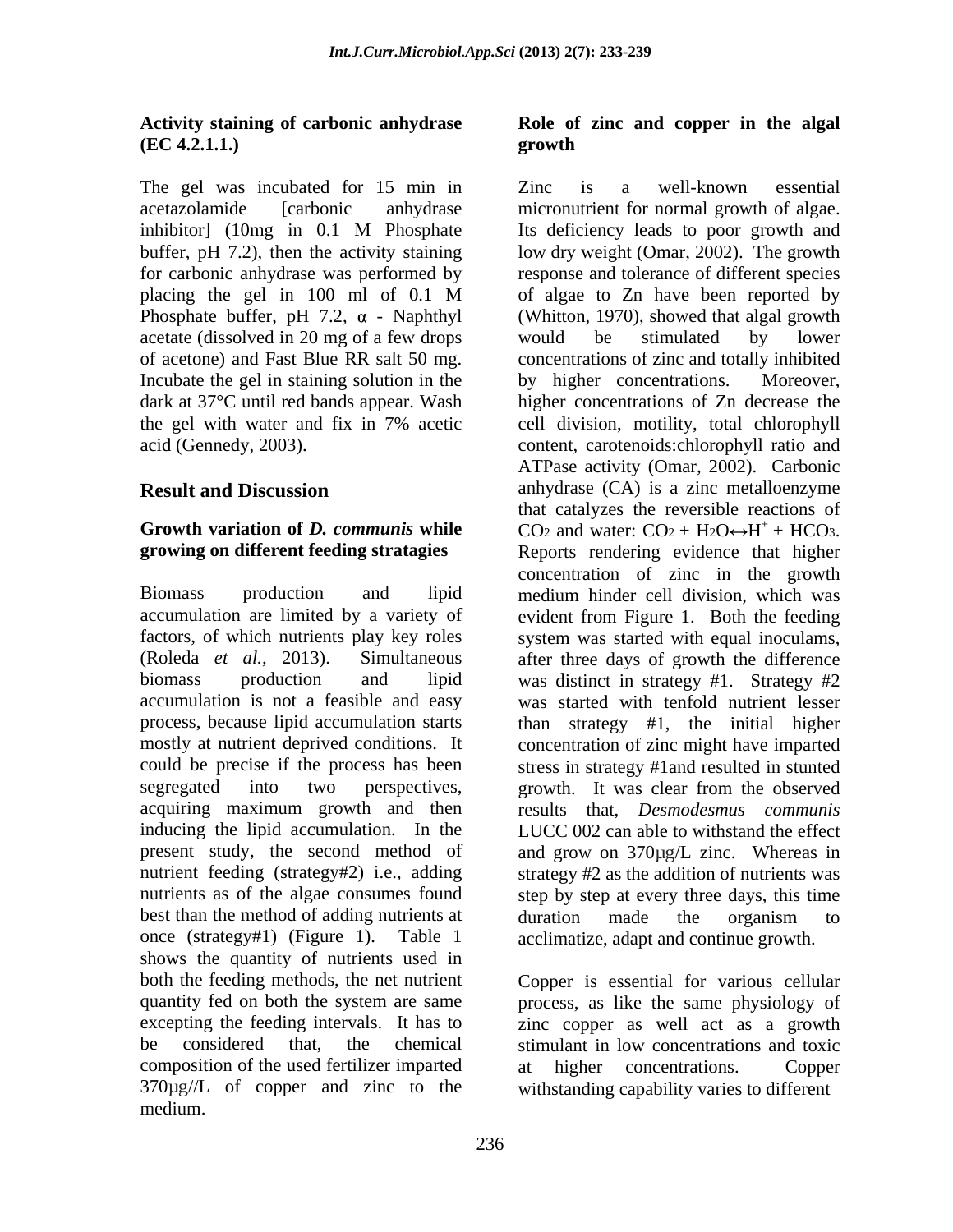| <b>Chemical composition</b>    | 74 mg/L of fertilizer holds | 740 mg/L of fertilizer<br>hold (mg) |
|--------------------------------|-----------------------------|-------------------------------------|
| Nitrate nitrogen               | 2.13                        | 21.33                               |
| Ammonical nitrogen             | 0.74                        | 7.4                                 |
| Urea nitrogen                  | 14.9                        | 149.03                              |
| Available Phosphate[P2O5]      | 5.92                        | 59.25                               |
| Soluble potash                 | 11.85                       | 118.51                              |
| sulfur[combined sulfur]        | 0.74                        | 7.4                                 |
| Boron                          | 0.01                        | 0.14                                |
| Copper [Chelated copper]       | 0.037                       | 0.37                                |
| Iron [Chelated iron]           | 0.07                        | 0.74                                |
| Manganese [chelated manganese] | 0.03                        | 0.37                                |
| Molybdenum                     | 0.0007                      | 0.007                               |
| Zinc [Chelated zinc]           | 0.037                       | 0.37                                |

Table.1 Chemical composition of the fertilizer used as algal nutrients - representing the concentrations of individual elements when 74mg dissolved in 1 L.

**Figure.1** Growth difference of *Desmodesmus communis* LUCC 002 upon supplementing with 740mg/L fertilizer at once and adding 74mg/L at every three days of interval

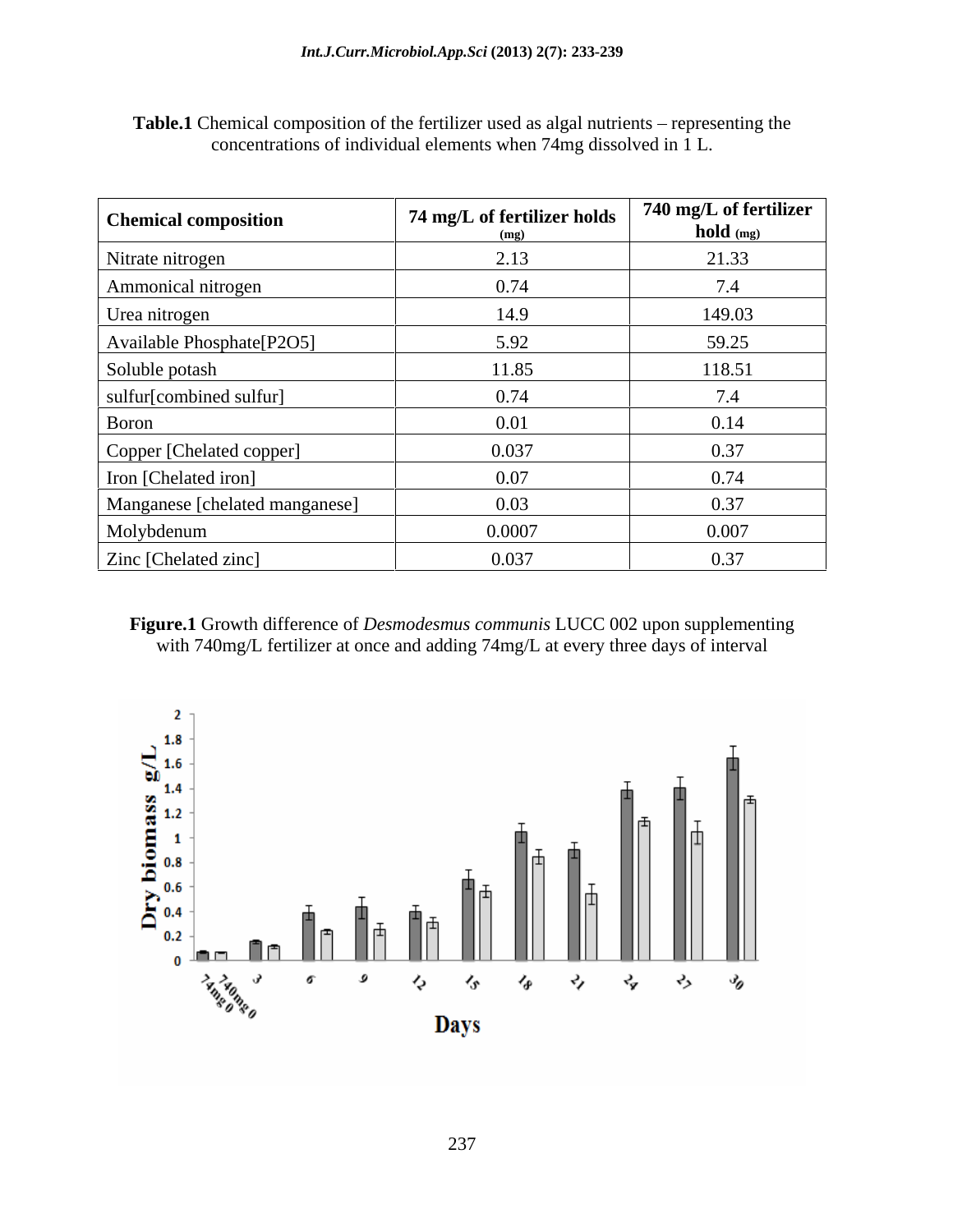**Figure. 2** Activity staining of carbonic anhydrase and esterase. Carbonic anhydrase (CA) activity was visualized without CA inhibitor, to subtract the substrate cross reactivity esterase zymogram was visualized after treating with carbonic anhydrase inhibitor  $(A =$  $74mg/L$ ; B =  $740mg/L$ ), [Rm = relative mobility].



**Without CA inhibitor** 

Microalgae are sensitive indicators of zymogram visualized after treating with environmental change and, as the basis of CA inhibitor. Strategy #2 triggered the most freshwater and marine ecosystems, activity of carbonic anhydrase; which was are widely used in the assessment of risk clearly evident by the expression of two and development of environmental new isoforms located at Rm 0.355 and regulations for metals (Levy *et al.*, 2007). 0.446 (Figure 2). Carbonic anhydrase<br>Though the experimental species having contains zinc as prosthetic group, this new the capability of withstanding the isoform expression suggest a phenomenon concentration of metals contain in the that, gradual addition of zinc improvise the nutrients used, understanding its stress carbon metabolizing system rather acting response paves way to improvise the as toxicant. All the growth conditions biomass yield further. Activity staining of maintained identical for both the feeding esterase was studied for a dual purpose, to systems, the only difference existed is the confirm the cross reactivity of the nutrient feeding strategy. The revealed substrate used in the staining of carbonic difference in the expression of new CA anhydrase and to evaluate and compare the isoform clearly attests the principle relies stress response on both the feeding only on the feeding strategy. Further

**CA** inhibitor treated

taxonomical class of microalgae *(Debelius*  biomarker reveals the physiological status *et al.,* 2009), from the obtained results it is of microalgae at metal stress (Palanisami apparent that *Desmodesmus communis* and Lakshmanan, 2010). Feeding strategy LUCC 002 can able to withstand acute and #1 imparted stress to the organism which chronic type of metal exposure. was evident from the increased expression strategies. Esterase is one of the narrowing down the concentration ofof esterase located at Rm 0.84 on the new isoforms located at Rm 0.355 and 0.446 (Figure 2). Carbonic anhydrase contains zinc as prosthetic group, this new only on the feeding strategy.